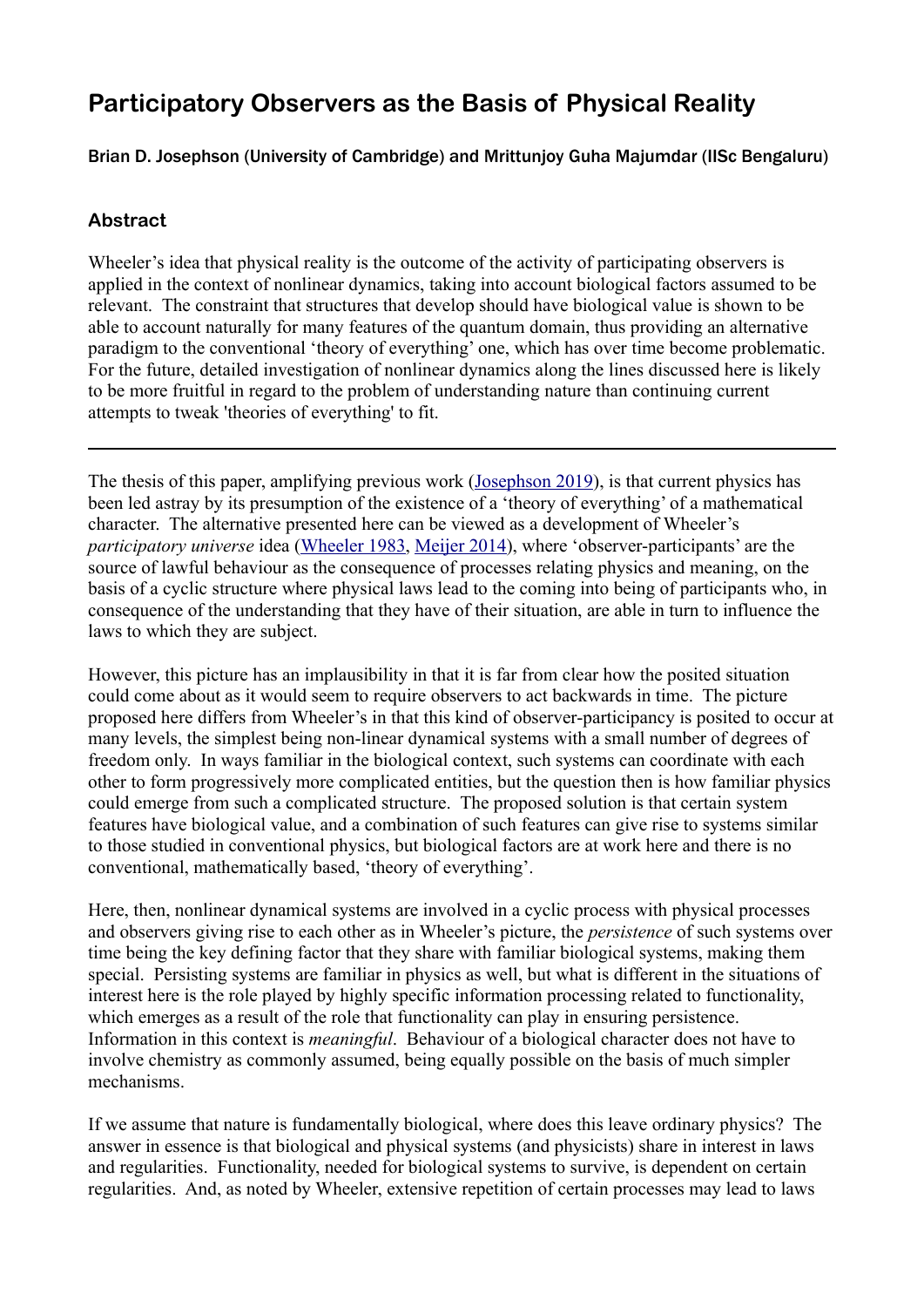being obeyed precisely in the limit in some contexts, which is how conventional physics can emerge. In addition, control exerted by the observers may be a factor relevant to questions such as the origin and evolution of life, as will be explained in more detail later.

Biology being fundamental, in a way that physics is not, means that different principles are expected to apply, including for example those studied in coordination dynamics (the study of how different systems work together ([Kelso 2013\)](https://www.researchgate.net/publication/301949127_Coordination_Dynamics), and biosemiotics, the study of the way information conveys meaning in biological systems (Hoffmeyer 2008, [Favareau 2015](https://www.researchgate.net/publication/277607766_Symbols_are_Grounded_not_in_Things_but_in_Scaffolded_Relations_and_their_Semiotic_Constraints_Or_How_the_Referential_Generality_of_Symbol_Scaffolding_Grows_Minds.)). This is in effect a new discipline, like biology but in a very different context, namely that of dynamical systems. While individual systems can be studied mathematically, systems as a whole have sufficient variability that there can be no 'theory of everything' of the kind sought by physicists although, as noted, general principles are relevant despite such variability.

In this posited new discipline, we are involved with a situation where some aspects can be examined in detail (for example, a toy model of development involving observer-participancy is that of [Osborne \(1995\)](https://philarchive.org/archive/OSBTLS-2)). Key questions in biological situations, already studied in subdisciplines such as those referred to above are those of what is that enables systems to survive, and in what ways do they develop? The general picture underlying our assumptions is that of systems with a degree of persistence combining to form bigger systems, known as synergies in the field of coordination dynamics.

An important concept in analyses is that of the degrees of freedom of a specific system, which in mathematical models equate to the number of parameters of the system. This kind of picture is consistent with string theory models, as strings vibrate in multidimensional spaces. From this perspective, it is natural for entities like strings to emerge in the kind of model under consideration. Such multidimensional entities would be the outcome of simpler vibrating entities coming to coordinate together in ways relating to their biological value. We hypothesise that the system behaviour has a linear aspect, associated with degrees of freedom associated with low amplitude phenomena, but also a non-linear one associated with larger amplitude degrees of freedom that can interact synergetically with each other in ways associated with corresponding models, realised by strings related to specific types of particles.

In this picture, strings would have no value in themselves, their value consisting in what could be achieved with their use. This can be related to Wheeler's scheme noted earlier, whereby 'the universe created human beings to help creating the universe' which would appear to require backward causation. As noted, it is not clear how such a situation could come about in the first instance, so we hypothesise instead the existence of some primordial observer or observers whose existence is not tied to our particular universe, and who over time observe many universes coming into existence, learning how to control their progress so as to lead to the most desirable outcome. Such 'intelligent design' emerges naturally in the hypothesised picture, and need have no religious connotations.

In ordinary biology, many features of life are present because of the support they can give to life. In the same way, many features of quantum physics can be understood as the consequence of alternative potentially life-supporting features, as we now discuss. An example is that of invariance: if phenomena exist that are equivalent in a particular set of situations (in the sense of there being transformations connecting the various situations, then if a skill making use of the given phenomena is acquired in one such situation then the transformation process, once it has been acquired, will allow the same process to be applicable in other situations in the set. An example is rotational invariance: certain transformations exist that can replicate a given process when one performs the given operation. A given system can therefore benefit if it can create that invariant situation, by for example having mechanisms that detect the lack of invariance and discover how to eliminate it, and also learn to carry out the transformations as needed.